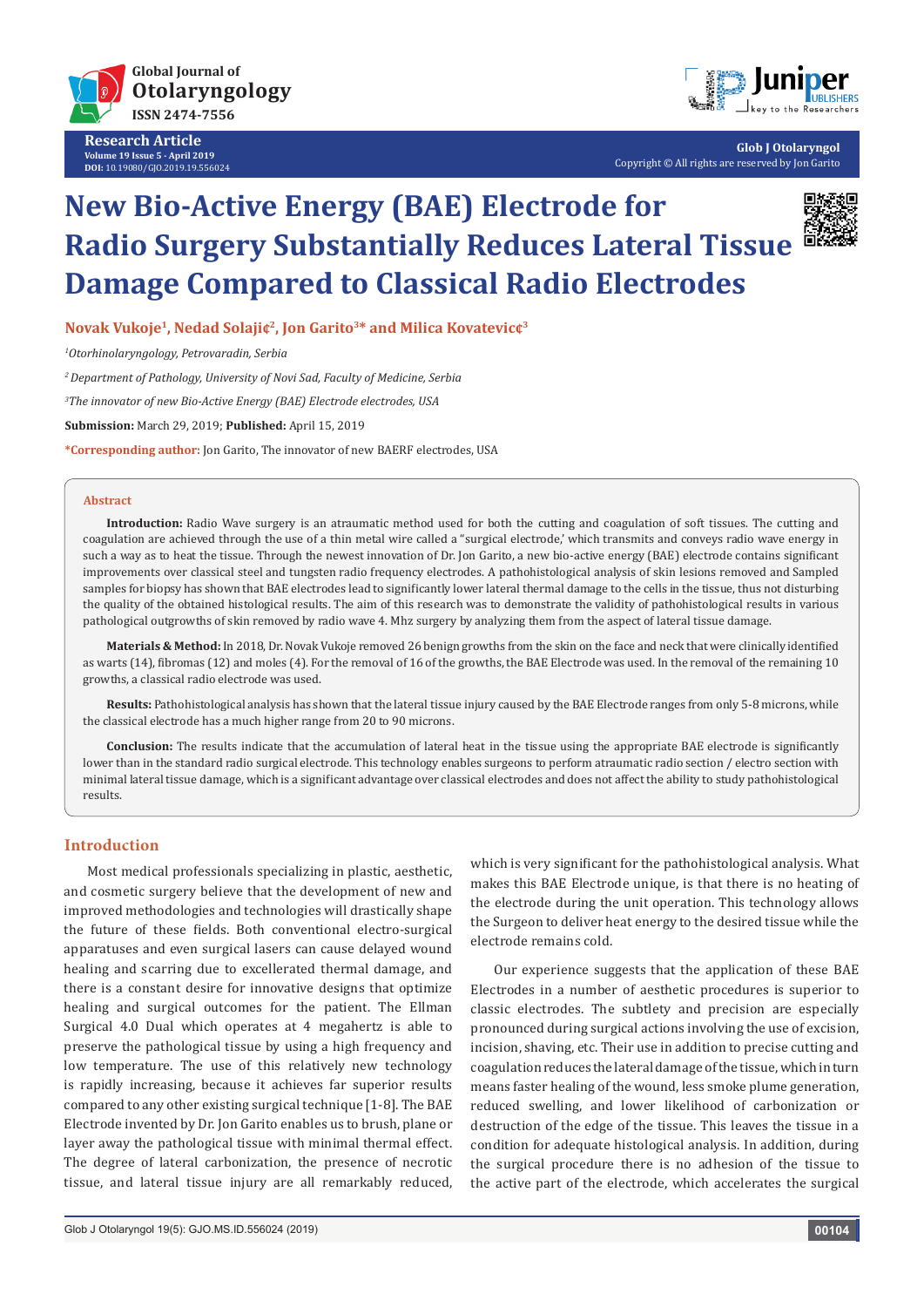# **Global Journal of Otolaryngology**

procedure. The electrode is self-sterilized during use. The aim of this study was to evaluate what advantages, if any, the BAE Electrode holds over classical electrodes in the areas of lateral damage to the removed tumor, the degree of carbonization, and the effect on the tissue for later pathohistological analysis.

#### **Material & Methods**

This study was done on the use of the new Bio-Active Energy (BAE) Electrode invented by Dr. Jon Garito in conjunction with the application of the Ellman Surgitron Dual Frequency RF 4.0 device. During the 2018 calendar year, Dr. Vukoje of Serbia removed 26 benign face and: neck lesions under local anesthesia. Of these 26 benign lesions that were removed from the face & neck of patients, in 16 the BAE Electrode was used, and in 10, classic electrodes were used. The lesions were categorized as 14 clinical warts, & 4 moles. There were more females to males in the study, represented by a 1.5:1.0 ration in subjects and averaging 19.4 years in age. The volume of the area of skin removed, in relation to skin union, ranged from 7 to 9 mm. All lesions were removed by the same doctor, Dr. Vukoje, in the same location, at the ENT Clinic in Petrovaradin, Serbia, using local anesthesia. In order to analyze the samples, all 26 were fixed in a 10% formalin solution for 24 hours, dehydrated, and molded into paraffin according to the standard histological treatment procedure. Histological cuts of 5 microns thick were painted with hematoxylin and eosin for microscopic analysis, which involved the diagnosis of the pathological process, the completeness of excision, and the extent of thermal tissue damage on the edges of the preparation. The extent of thermal damage is defined as the width of the acellular and homogenized tissue at the edge of the preparation, as measured by the software.

### **Results**

The authors Dr. Vukoje and Dr. Solajic, and Kovacevic compared the pathohistological results and the degree to which the tissue could be used for post-surgical analysis between those lesions removed using the BAE Electrode vs classical electrodes. The analysis of the histological compositions confirmed that all lesions were benign skin tags, fibromas, and moles. In each of the lesions analyzed, the full lesion was-able to-be removed regardless of which-electrode was. used. In the samples obtained with standard electrodes, the thickness of the thermally damaged edge was at least 20 and not more than 90 microns (Figure 5), whereas the thickness of the heat- damaged edge was only 5 to 8 microns using the BAE Electrode. As there is minimal damage to the surrounding tissue of the patient. Additionally, the lesser degree of thermal damage to the excised lesion allows for a better histopathological evaluation of the removed tissue. The width of the thermally damaged edge using the BAE Electrode is no greater than the diameter of the erythrocyte. Using the BAE Electrode could help alleviate the problem that many new surgeons face, which is how to best avoid causing large lateral tissue damage when using radio frequency surgical devices [9- 12] (Figures 1-5).



**Figure 1:** Skin tag (acrochordon) on the neck.





**Figure 3:** Removal of Skin Tag.



**Figure 4:** Removed Skin Tag.